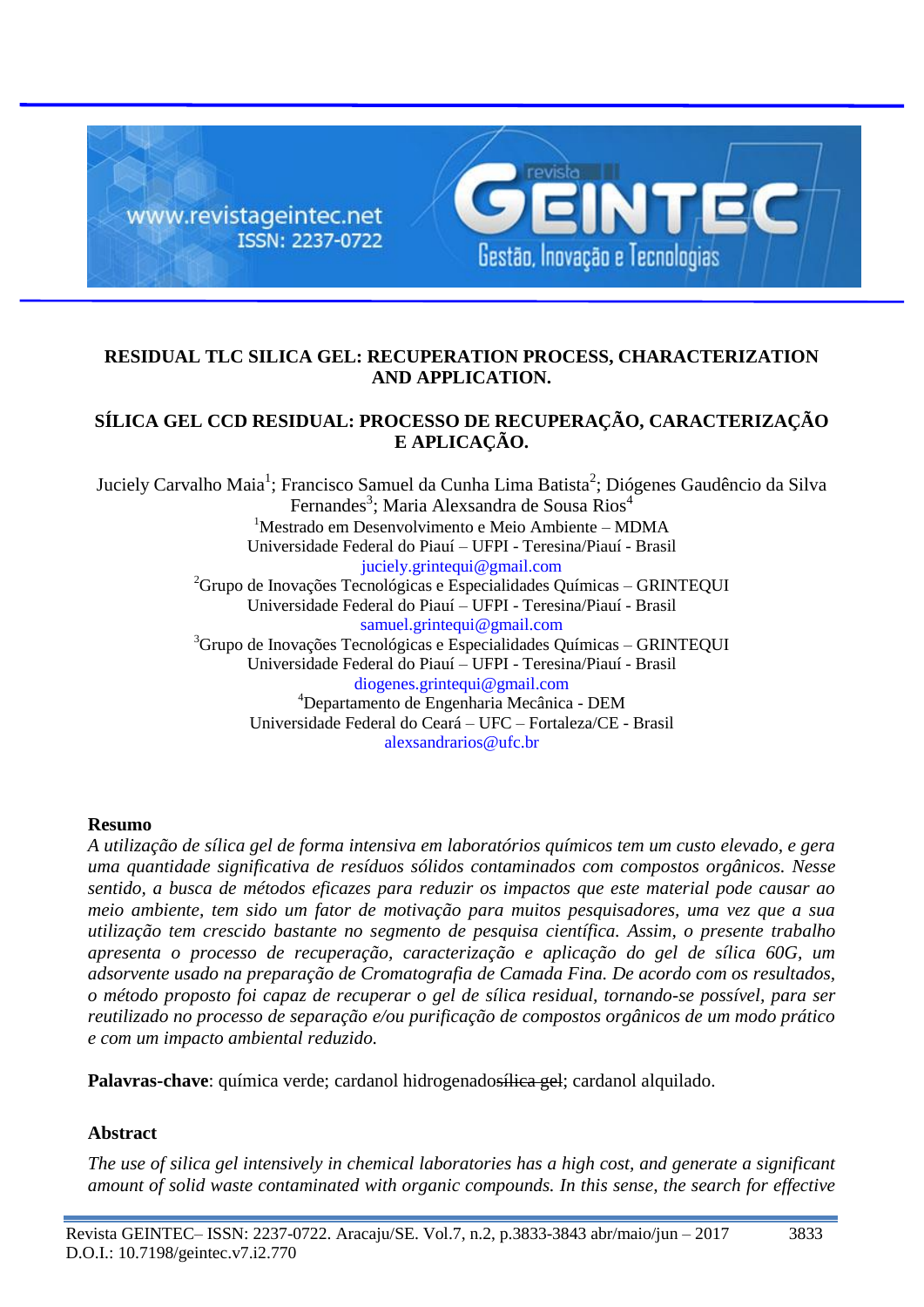*methods to reduce the impacts that this material can cause to the environment, has been a motivating factor for many researchers, since its use has grown extensively in scientific research segment. So, the present work shows the recuperation process, characterization and application of the Silica Gel 60G, a adsorbent used in the preparation of Thin Layer Chromatography. According to the results, the proposed methodology was able to recover the residual silica gel, making it possible to be reused in the process of separation and/or purification of organic substances in a practical manner and with reduced environmental impact.* 

**Keywords:** *green chemistry, hydrogenated cardanol silica gel, alkylated cardanol.*

## **1. Introduction**

The way chemical analyzes and waste chemicals should be handled were taken into consideration in the 1990´s as a consequence of the arising of a new trend that started the concern about the impact of such practices in the environment [1,2,3]. This emerging area which aims to protect the environment and the human health is known as: 'Green Chemistry', 'Clean Chemistry', 'Environmentally Benign Chemistry' or 'Benign- by- Design Chemistry'.

This new branch of science embodies a new approach to the synthesis, processing and application of chemical substances that are designed to reduce threats to health and the environment by decreasing or eliminating pollution. It incorporates 12 principles that contribute to the development of a New Green Chemistry Industry, attain sustainable development and prioritize environmentally friendly chemical activity [4-9].

Considering the above, the waste generated in educational and research institutions have been promoting a great concern since they are an environmental and social issue, due to their constant increase and poor storage conditions. This situation gets even worse if we consider the growing number of research groups, laboratories and educational and research centers that contribute to the increase of such residues, which are: chemical, biological and radioactive [10].

Among the residues arising from the activities of teaching and research in the chemical segment, silica gel occupies a prominent place, since it is widely used in experimental procedures involving lines of research in organic chemistry, natural products chemistry, as well as in chemical development of new products.

Among the various applications of this adsorbent, it can be highlighted its use as a stationary phase in separation operations [11,12], used in experimental procedures for isolation and purification of organic compounds of low and medium polarity, which can be natural or synthetic [12,13]. In this context, this adsorbent is widely used in chemistry pharmacy and biology laboratories and is essential for the development of researches who work with natural products and new molecules synthesis.

The use of silica gel intensively in these laboratories has a high cost, and generate a significant amount of solid waste contaminated with organic compounds [10]. In this sense, the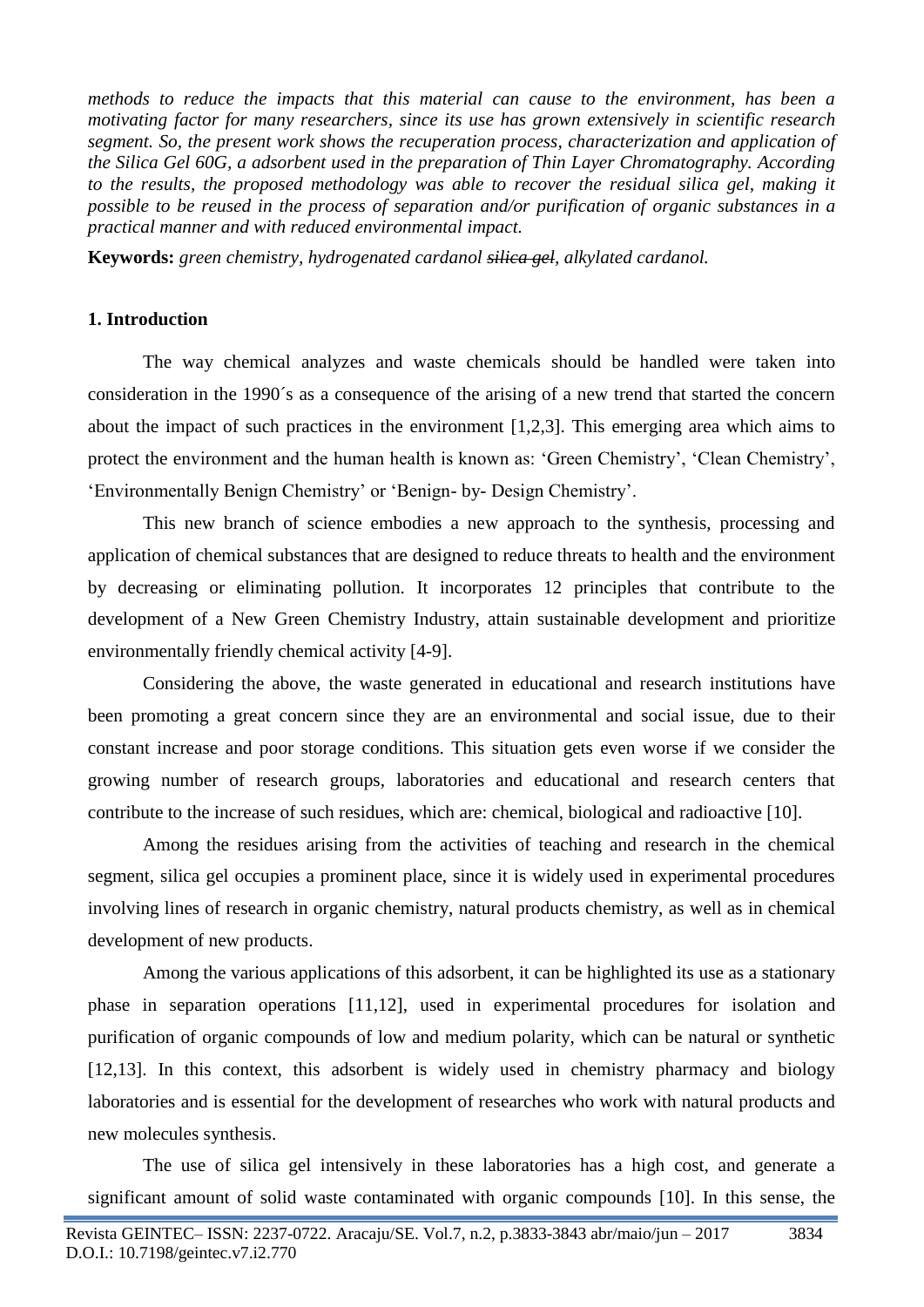search for effective methods to reduce the impacts that this material can cause to the environment, has been a motivating factor for many researchers, since its use has grown extensively in scientific research segment [14].

According to the literature, there are various techniques to recover column chromatography silica gel [10,14,15,16]. However, it does not discuss any method related to the recovery of thin layer chromatography (TLC) silica gel. Due to the remarkable evidence of waste generation after using this adsorbent, the present paper presents a methodology to recover Silica Gel 60G (used in the preparation of TLC) with low operating cost and simple experimental procedure comprising the technological development grounded in sustainability.

In the research branch of adsorbents recovery it is important to note that since 2011, the Technology Innovations and Specialty Chemicals Group (GRINTEQUI) have been working on the recovery and reuse of TLC and column chromatography (CC) silica gel. The residual silica used for the treatment was given by the local laboratories: GRINTEQUI Laboratory – from Federal University of Ceará and Natural Products Laboratory (LPN) - from Federal University of Piauí.

With the recovery of these materials it is intended to meet the principles of Green Chemistry regarding the risks to human health and the environment by minimizing waste generation in chemical laboratories. Added to this, the silica is a very important material for the above areas and their recovery and reuse cause environmental gains and cost reduction in the development of projects in the field of organic chemistry and related sciences.

## **2. Experimental procedures**

## **2.1 Material**

The present work applied silica gel 60G (Vetec®) with particle size ranging between 5 and 40 micrometers. It was used sodium hypochlorite (2.5 %, w/w) and distilled water for the treatment of residual TLC silica gel.

Reagent sodium hypochlorite was purchased from commercial suppliers and solvent hexane from Synth®. Both were used without further purification.

#### **2.2 Equipaments**

## **2.2.1 Fourier Transformation Infrared (FTIR)**

Analyses were performed on a Varian spectrophotometer, 660-IR model, with a resolution of 4 cm-1, comprising a spectral region covering the limits of 400 cm-1 a 4000 cm-1. The samples were prepared in KBr pellets.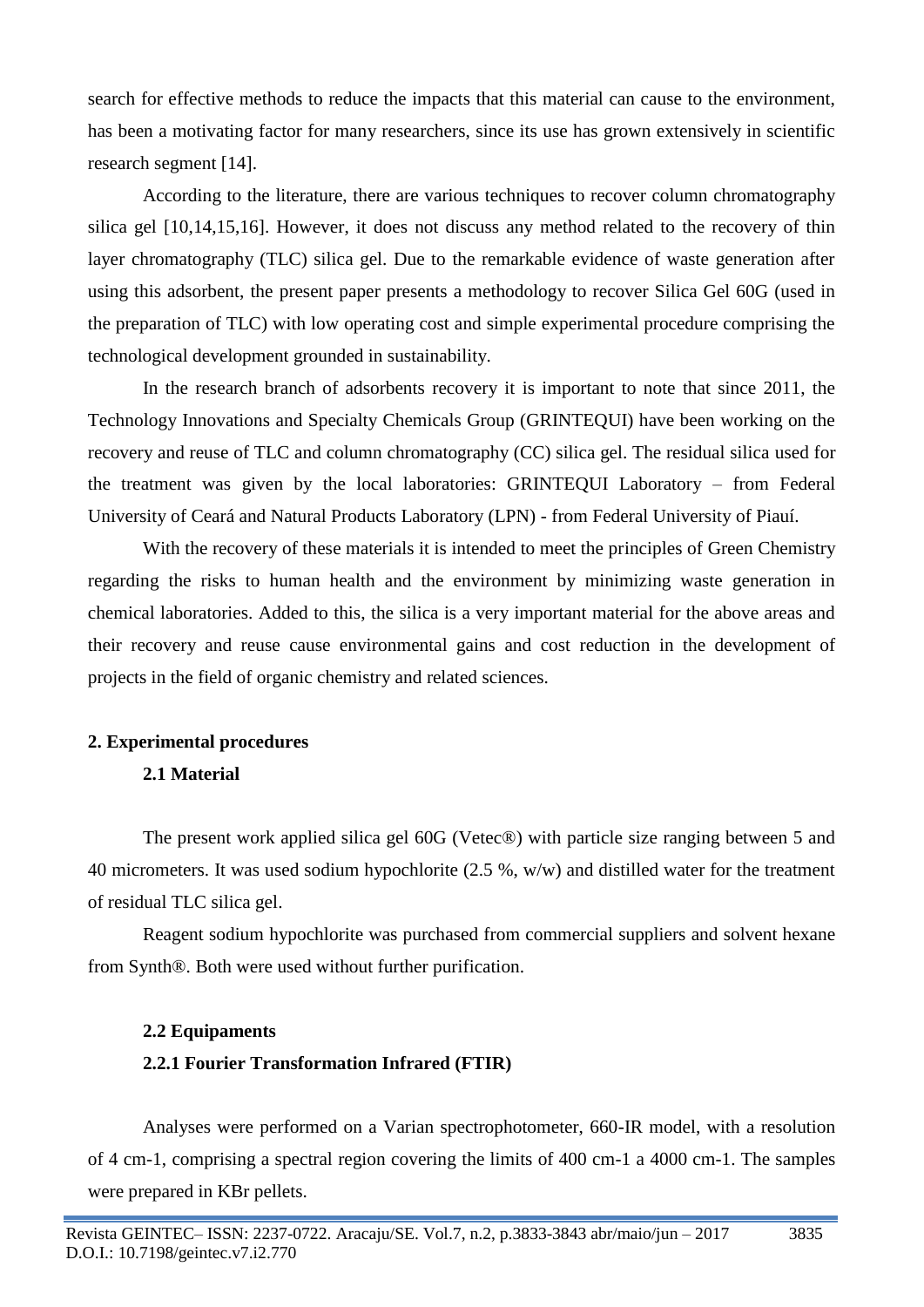#### **2.2.2 Ultraviolet-visible (UV-vis)**

The UV-vis spectroscopy analyses were performed on a NIR Shimadzu equipment, UV-3600 model, ranging from 185 to 800 nm. The samples were prepared in pellets, which were prepared by a manual hydraulic press, brand: Specac.

#### **2.3 Procedures**

In a 3.6 L container 100 g of residual TLC silica gel was treated. It was added 500 mL of distilled water to initial wash. After addition of water, the mixture was left to stand for sedimentation for approximately 45 to 60 minutes. Then, the water was removed and the process was repeated three more times, using a total of 2 liters of distilled water. In the next step the silica was treated with 400 mL of sodium hypochlorite solution (2.5% w/w), which remained in the residual silica gel for 48 hours. At the end of this period, the excess of hypochlorite was removed and the material was washed 4 times with fractions of 500 mL of distilled water. After washing the recovered TLC silica gel was dried and activated in an oven at 100 ° C for 24 hours.

### **3. Results and Discussion**

In order to prove the efficiency of the recovered silica gel, a TLC plate (Figure 1) was prepared for qualitative analysis of an alkylphenol purification process by column chromatography. With the aid of capillary tubes, aliquots were removed from the collected fractions of the column and then applied on chromatographic plates. After the visualization in iodine vapor, the TLC chromatographic plate prepared with recovered silica showed characteristics spots of the following compounds: alkylated cardanol and hydrogenated cardanol (Figure 2). In addition to the differential migration of the previously mentioned compounds, the chromatographic plate showed retention factors similar to the factors found for the TLC prepared with new silica gel. According to Degani et al. (1998) [17], the retention factor  $(R_f)$  is the most important parameter related to TLC, defined as the ratio between the distance traveled by the analyte and the distance traveled by the mobile phase.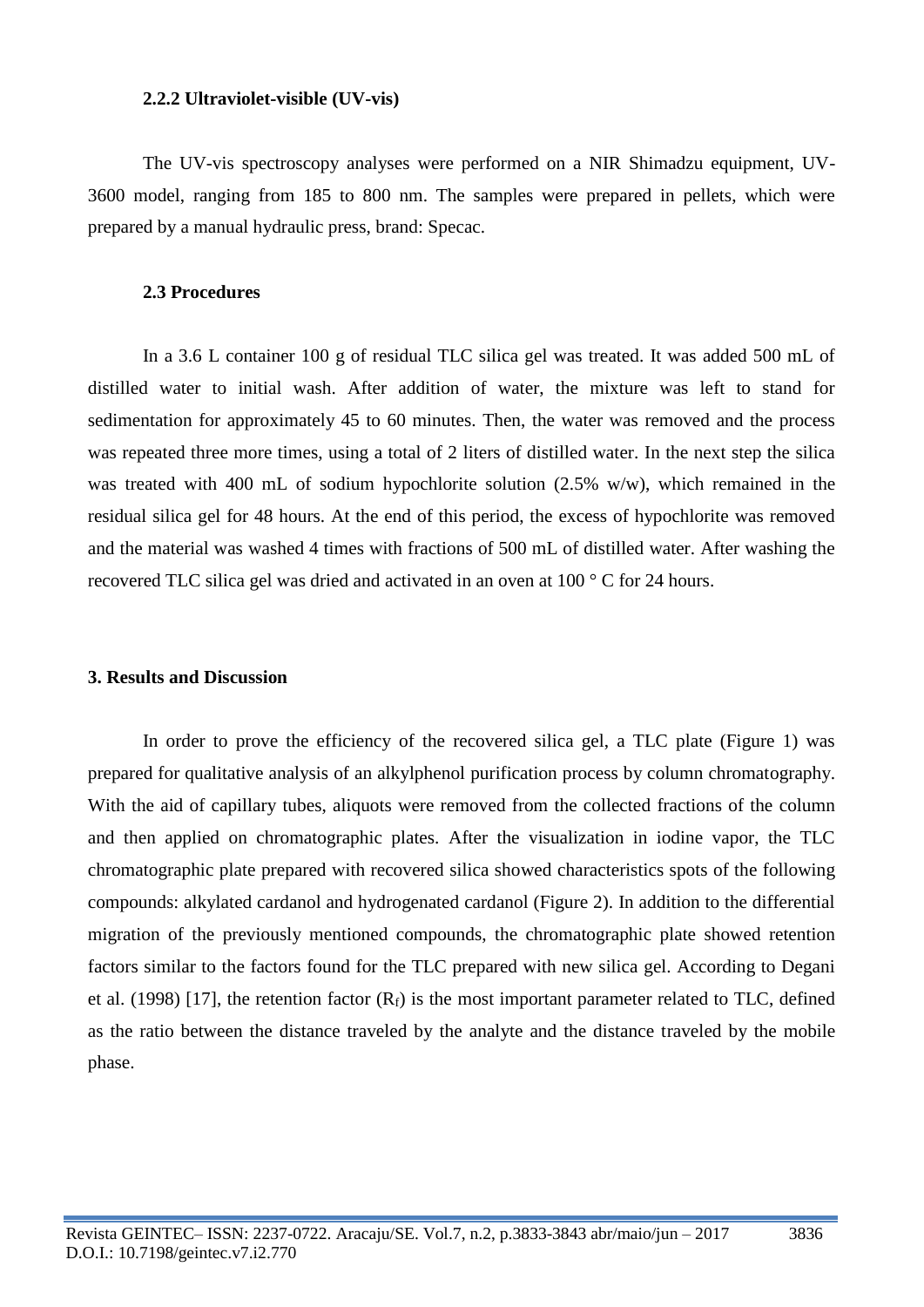Figure 1. Chromatoplate prepared with recovered silica gel 60G.



**Reference:** Author.

Figure 2. Chemical structures of hydrogenated cardanol and alkylated cardanol.



Hydrogenated cardanol Alkylated cardanol

**Reference:** Author.

After knowing the alkylated cardanol and hydrogenated cardanol retention factors with the used elution conditions, other chromatographic plate with recovered silica gel was prepared using the same methodology, so that the efficiency and quality of the adsorbent recovery treatment could be proved. Thus, after elution, the region corresponding to the cardanol alkylated  $R_f$  was shaved and the mixture silica+alkylated cardanol was "washed" with hexane solvent for extraction of alkylphenol.

In order to compare the chemical profiles of new and recovered silica gel, samples were prepared containing new TLC silica and recovered TLC silica. Figure 3 shows both the new TLC silica gel (new silica gel) and the recovered TLC silica gel (recovered silica gel) FTIR spectra. The spectra showed characteristic absorption bands for the new and recovered silica in which both exhibit significant intensities in the regions  $469 \text{ cm}^{-1}$ ,  $803 \text{ cm}^{-1}$ ,  $966 \text{ cm}^{-1}$ ,  $1091 \text{ cm}^{-1}$  inherent to Si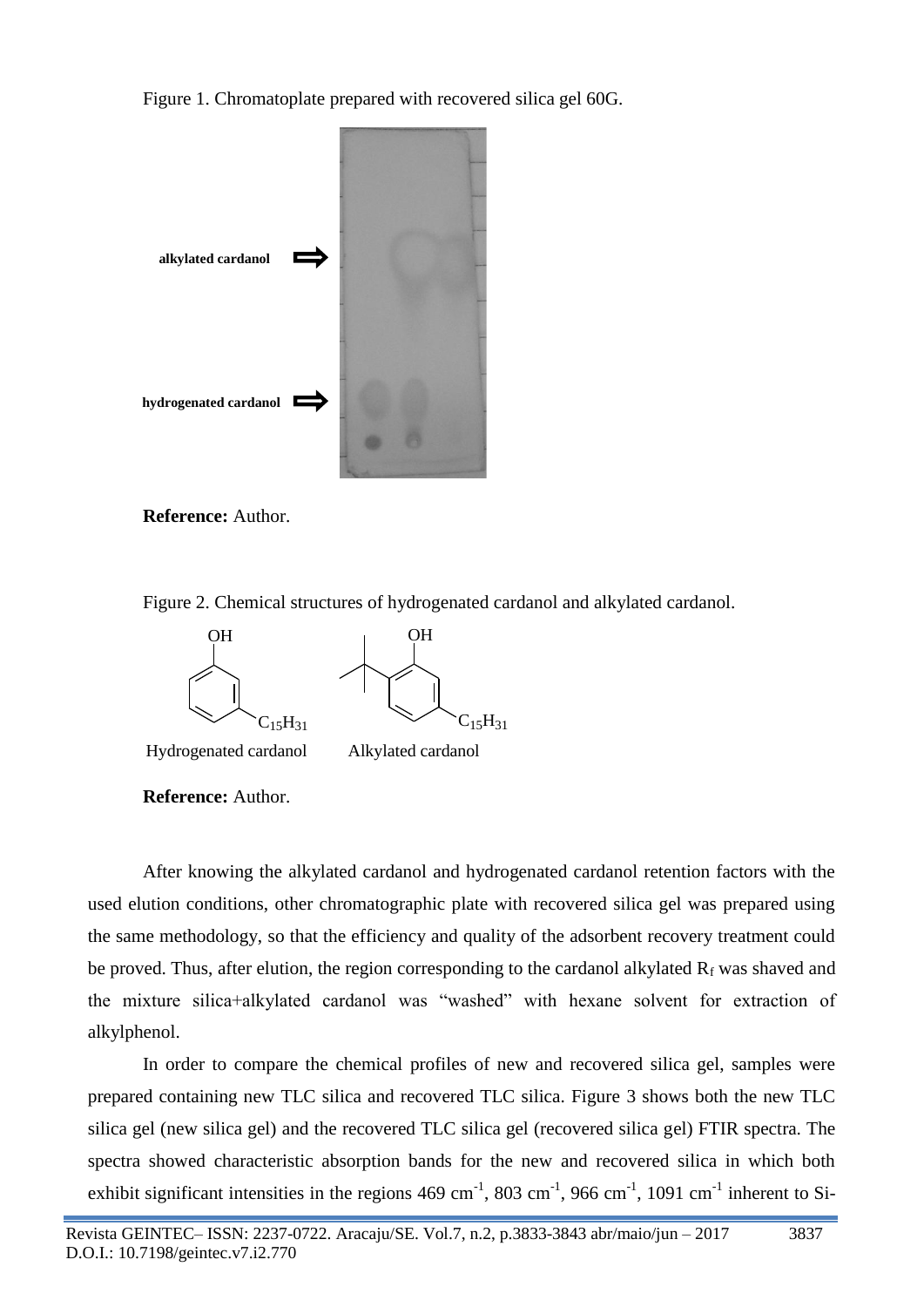O out of plane deformations, Si-O bending, Si-OH stretching and Si-O-Si stretching, characteristic of the silica structure [18,19]. The band at  $3431 \text{ cm}^{-1}$  is attributed to Si-OH silica groups and the moisture adsorbed on KBr pellets [20,21].



Figure 3. FTIR spectra of new silica gel and recovered silica gel.

**Reference:** Author.

The spectra displayed in Figure 3 show similar chemical profiles for both silicas, proving that the treatment to which the residual silica went through did not cause chemical changes in the structure of the TLC silica gel, since the wavelengths relative to the bands of this material were not modified. To compare the adsorption potential of new and recovered silica samples of alkylated cardanol adsorbed on new and recovered silica were prepared such as samples of alkylated cardanol itself for analyzes in the infrared region. The vibrational modes of alkylphenols, Figure 4, presents molecular vibration bands at  $1260 - 1000 \text{ cm}^{-1}$ , characteristics of CO links of phenolic compounds, as well as peaks related to molecular vibrations of  $C = C$  links of aromatic rings at 1613-1572 cm<sup>-1</sup>, symmetrical and asymmetrical C-H molecular vibrations at 2848-2938 cm<sup>-1</sup> and OH vibrations in the region of  $3520 \text{ cm}^{-1}$  [22,23,24].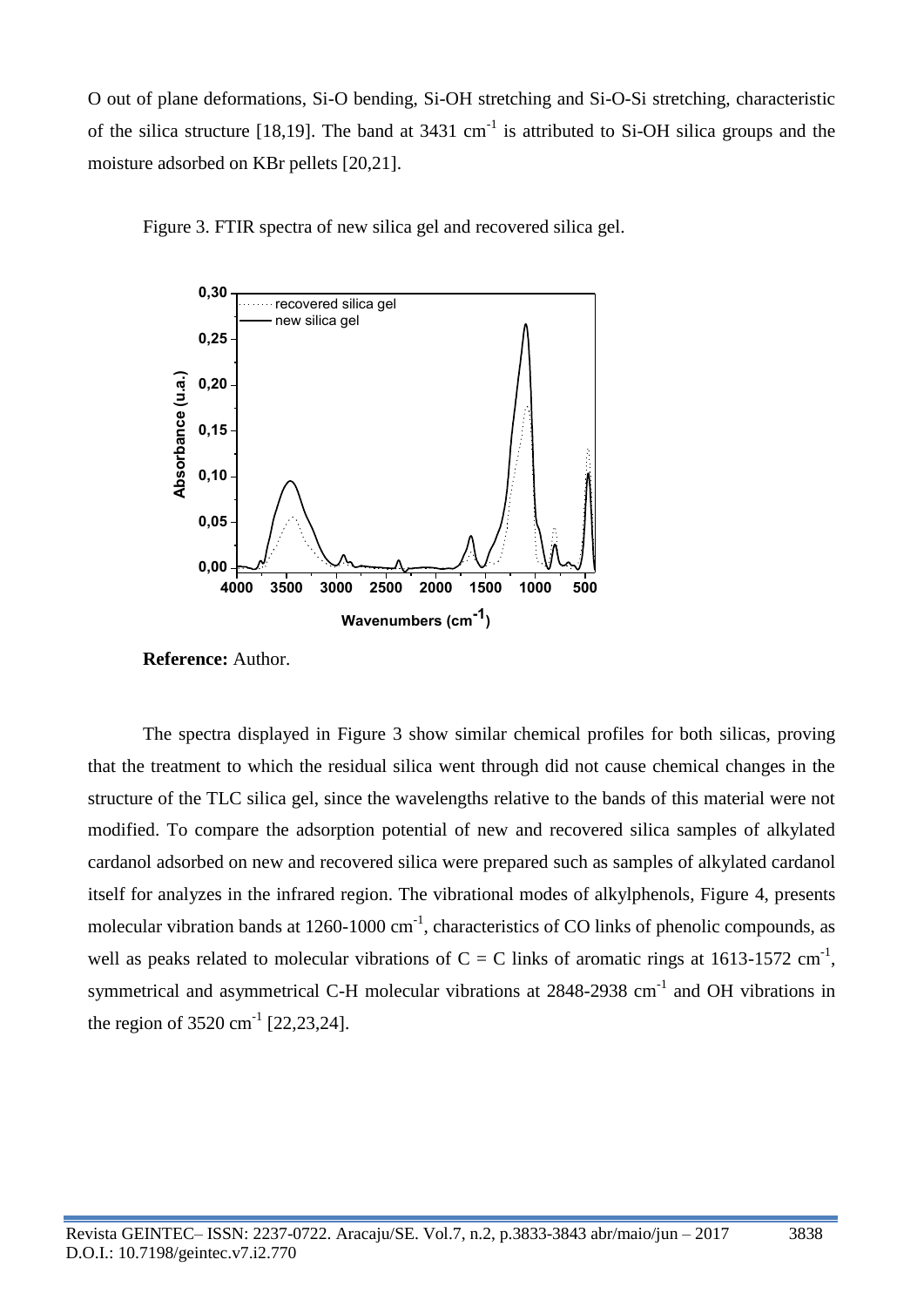Figure 4. FTIR spectra of adsorbed new silica, adsorbed recovered silica gel and alkylated cardanol.



**Reference:** Author.

The analysis results also indicate that for the silica containing adsorbed alkylated cardanol there is a significant influence on the intensity of the vibration molecular peaks located in the region of 3520 cm<sup>-1</sup>, 2848 cm<sup>-1</sup>, 2938 cm<sup>-1</sup>, 2357 cm<sup>-1</sup>, 1091 cm<sup>-1</sup> and 469 cm<sup>-1</sup>, as previously described [25]. This phenomenon is observed with greater intensity in the new adsorbed silica, probably due to its greater adsorption potential. Furthermore, the spectrum of adsorbed recovered silica gel is similar to the spectrum of adsorbed new silica gel, showing once again that the proposed treatment did not affect the adsorbent characteristics of the material.

Characterizations were carried out at Ultraviolet-visible (UV-visible) region to verify the efficiency of the adsorption of alkylated cardanol on the surface of recovered silica gel, taking the adsorbed new silica gel spectrum as a parameter. The samples included: new TLC silica (new silica gel), adsorbed new TLC silica (adsorbed new silica gel), recovered TLC silica (recovered silica gel), adsorbed recovered TLC silica (adsorbed recovered silica gel) and alkylated cardanol. In Figure 5, the spectra for the new silica and recovered silica shows that both have similar absorption profiles, besides that there is no absorption maximum originated from residual organic matter [26]. This fact confirms that the treatment carried out degraded the organic matter adsorbed on the residual silica.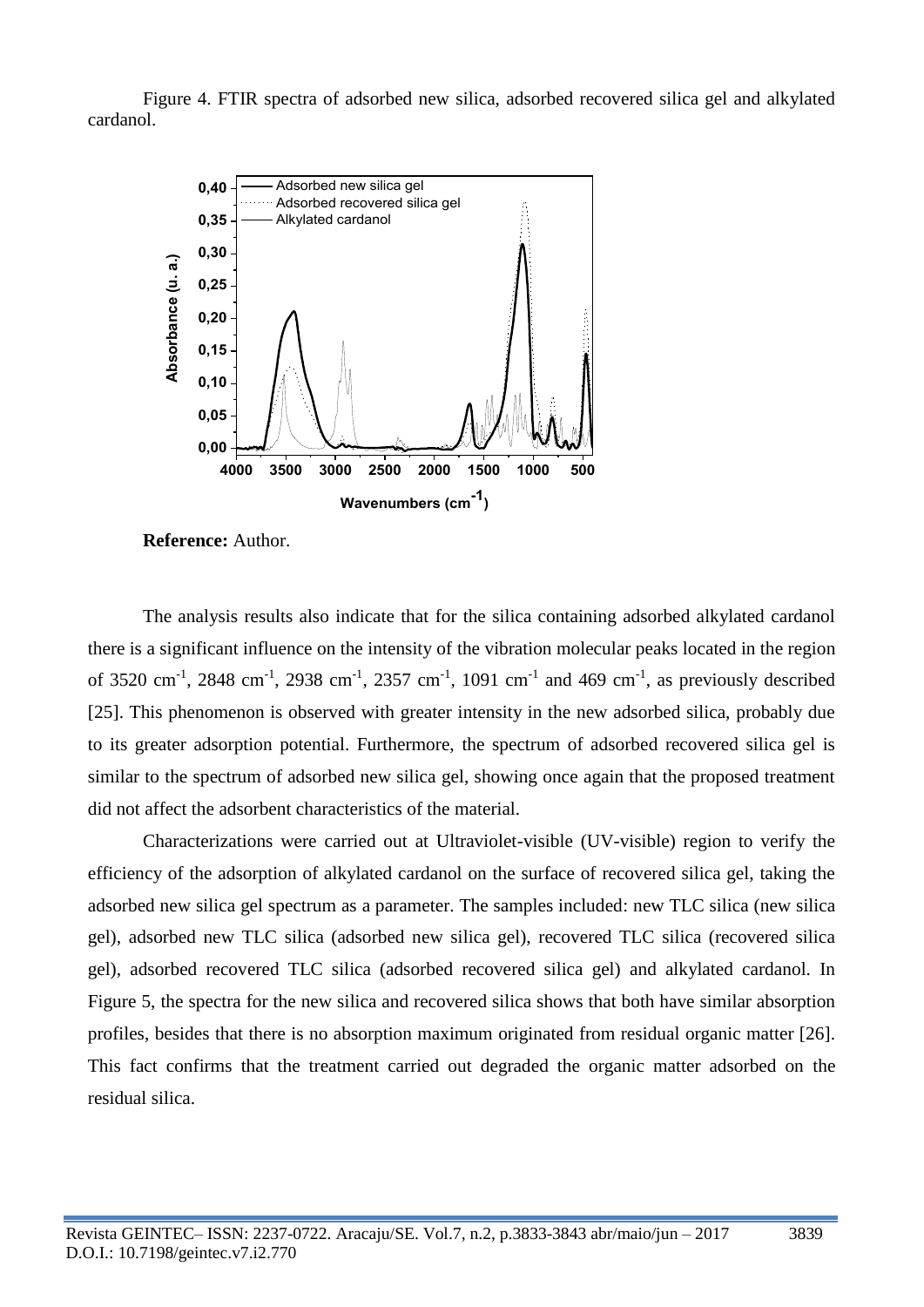Figure 5. Absorbance spectra of new silica gel and recovered silica gel.



**Reference:** Author.

In the adsorbed new silica gel and adsorbed recovered silica gel spectra, Figure 6, it was detected an absorption maxima characteristic of the organic compound (alkylated cardanol) used for adsorption, showing a decrease of 16 nm when it is incorporated to the silica surface. This phenomenon may be caused by the energy gain from the matrix formed by the adsorbent. When the matrix receives energy in the form of ultraviolet radiation it can transfer electrons to the alkylated cardanol chain. The alkylphenol has an aromatic ring in its chemical structure with a carbon chain side attached to the meta position. The ring presents conjugations in its structure, which describe specific electronic transitions at 218 nm responsible for the transitions  $\pi$ -π  $*$  of the K band of the aromatic ring, as well as, at 290 nm derived from the B band of aromatic ring, which can be observed in the spectrum below (Figure 6). Besides that, there is a absorption maximum at 422 nm, characteristic of the yellowish color inherent to the organic compound.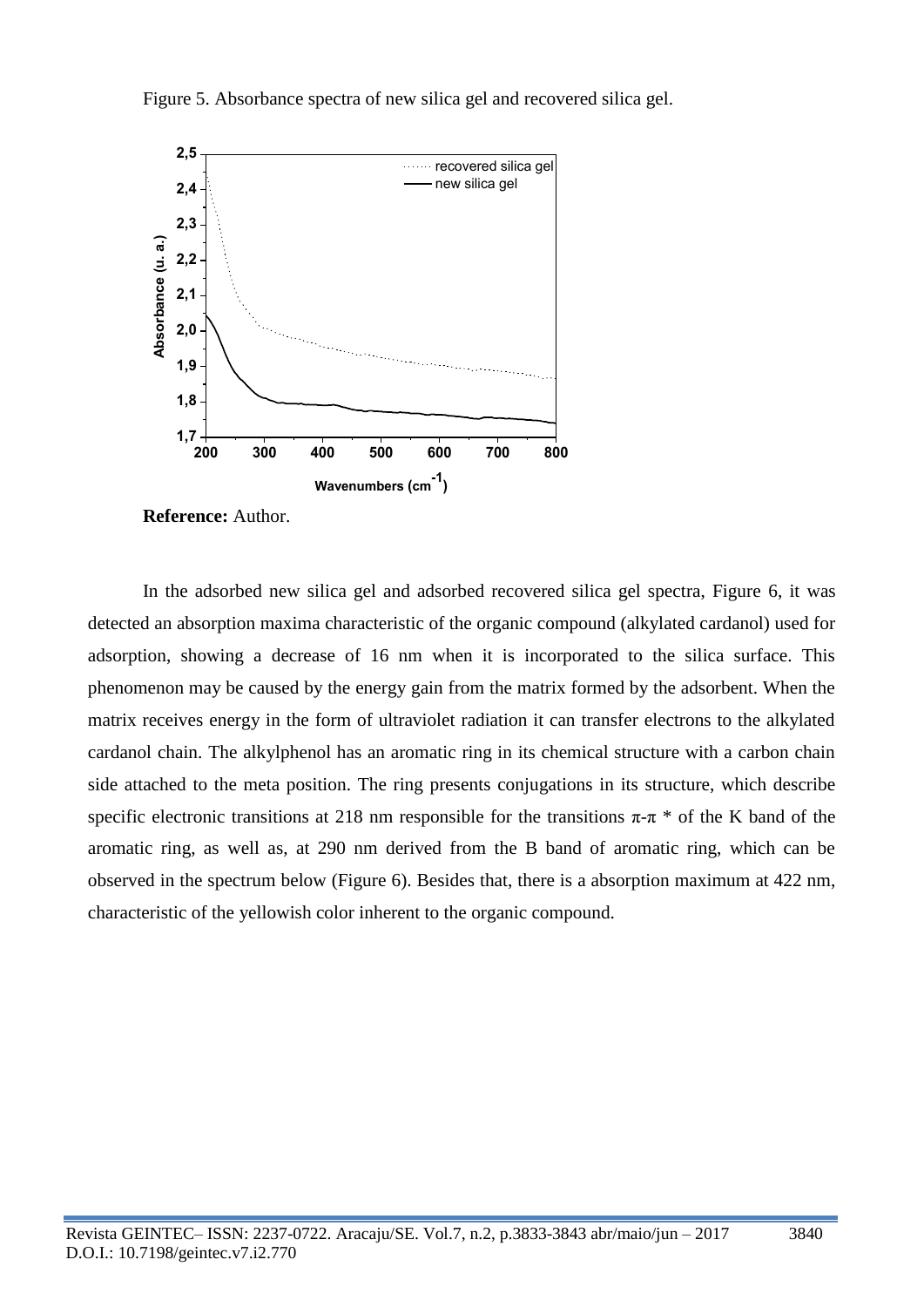Figure 6. Absorbance spectra of adsorbed new silica gel, adsorbed recovered silica gel and alkylated cardanol.



**Reference:** Author.

### **4. Conclusion**

The recovered silica gel 60G using sodium hypochlorite (2.5 %, w/w) is effective in the qualitative analysis of the cardanol alkylated purification process. The FTIR and UV-visible analyses confirmed that the applied treatment did not affect the characteristics of the material, since even when adsorbed with alkylphenol it presented chemical profile similar to the profile of a new adsorbed silica gel 60G.

It can be inferred that the proposed methodology was able to recover the residual silica gel, making it possible to be reused in the process of separation and/or purification of organic substances in a practical manner and with reduced environmental impact. The recovery procedure comprised an economically viable method that focuses on environmentally friendly disposal of residual silica gel by reusing it without compromising its effectiveness as an adsorbent. Moreover, it was possible to meet the principles of Green Chemistry regarding the reduction of solid waste generation, withdrawing a chemical residue impregnated with organic material, likely to contaminate the environment and hence the recovery of this material provided an economic gain in terms of reduction in the acquisition of this material.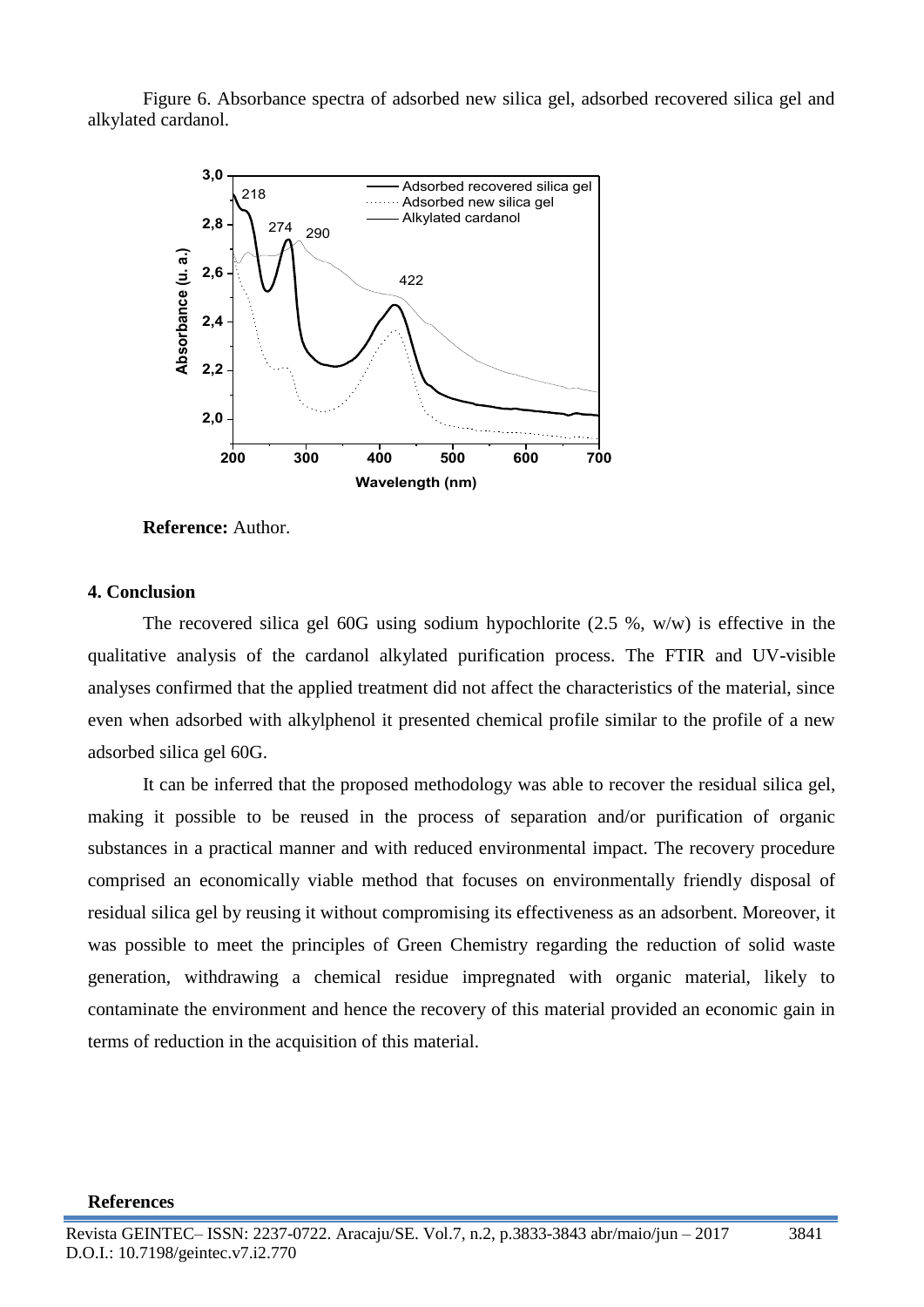RODRIGUES, G.D, SILVA, L.H.M AND SILVA, M.C.H, Alternativas verdes para o preparo de amostra e determinação de poluentes fenólicos em água. **Química Nova**, v. 33, n. 6, p. 1370-1378, 2010.

ANASTAS, P. AND EGHBALI, N. Green Chemistry: Principles and Practice. **Chemical Society Reviews**, v. 39, p. 301-312, 2010.

ANASTAS, P., Twenty years of green chemistry. **Chemical & Engineering News,** v. 89, n. 26, p. 62–65, 2011.

AHLUWALIA, V.K AND KIDWAI, M., **New Trends in Green Chemistry**. Anamaya Publishers, New Delhi, India, p. 267, 2004.

SHELDON, R.A., Green solvents for sustainable organic synthesis: state of the art. **Green Chemistry**, v. 7, p. 267-278, 2005.

RAVICHANDRAN, S., Green Chemistry – A Potential tool for Chemical Synthesis. **International Journal of Chem Tech Research**, v. 2, n. 4, p. 2188-2191, 2010.

RAVICHANDRAN, S., Implementation of Green Chemistry Principles into Practice. **International Journal of Chem Tech Research**, v. 3, n. 3, p. 1046- 1049, 2011.

RAVICHANDRAN, S., Innovation in Green Chemistry. **International Journal of Chem Tech Research**, v. 3, n. 3, p. 1511-1513, 2011.

RAVICHANDRAN, S., Perspective and Fate of Green Chemistry. **International Journal of Chem Tech Research**, v. 3, n. 4, p. 1882-1885, 2011.

TEXEIRA, S.C.G, MATHIAS, L. AND CANELA, M.C., Recuperação de sílica-gel utilizando processos oxidativos avançados: uma alternativa simples e de baixo custo. **Química Nova**, v. 26, n. 6, p. 931-933, 2003.

COLLINS, C.H., BRAGA, G.L. AND BONATO, O.S., **Introdução a Métodos Cromatográficos**. 7th ed. Campinas; 1997.

SOUSA K.S, FILHA, V.L.S.A., PINTO, V.H.A, FONSECA, M.G., ESPÍNOLA, J.P.G. AND ARAKAKI, L.N., Quimissorção de Cátions Divalentes em Sílica Gel Modificada com Ácido Tioglicólico – A Influência do pH e Força Iônica. **Química Nova**, v. 30, n. 3, p. 528-534, 2007.

PRADO, A.G.S., FARIA, E.A., Aplicação e Modificação Química da Sílica Gel Obtida de Areia. **Química Nova**, v. 28, n.3, p. 544-547, 2005.

ANDREÃO, P.S.S, GIACOMINI, R.A., STUMBO, A.M., WALDMAN, W.R., BRAZ-FILHO, R., LIGIÉRO, C.B.P. AND MIRANDA, P.C.M.L., Utilização e recuperação de sílica gel impregnada com nitrato de prata. **Química Nova***,*v. 33, n. 1, p. 212-215, 2010.

RIEHL, C.A.S. AND PINTO, A.C., Sílica-Gel: Uma Alternativa. **Química Nova**, v. 11, n. 3, p. 329-330, 1988.

LOUREIRO, A.P., SOUZA, J.A., APARECIDO, D. AND FERNANDES, J.B., Recuperação de Sílica Gel: Nova Alternativa. **Química Nova**, v. 14, n. 2, 112, 1991.